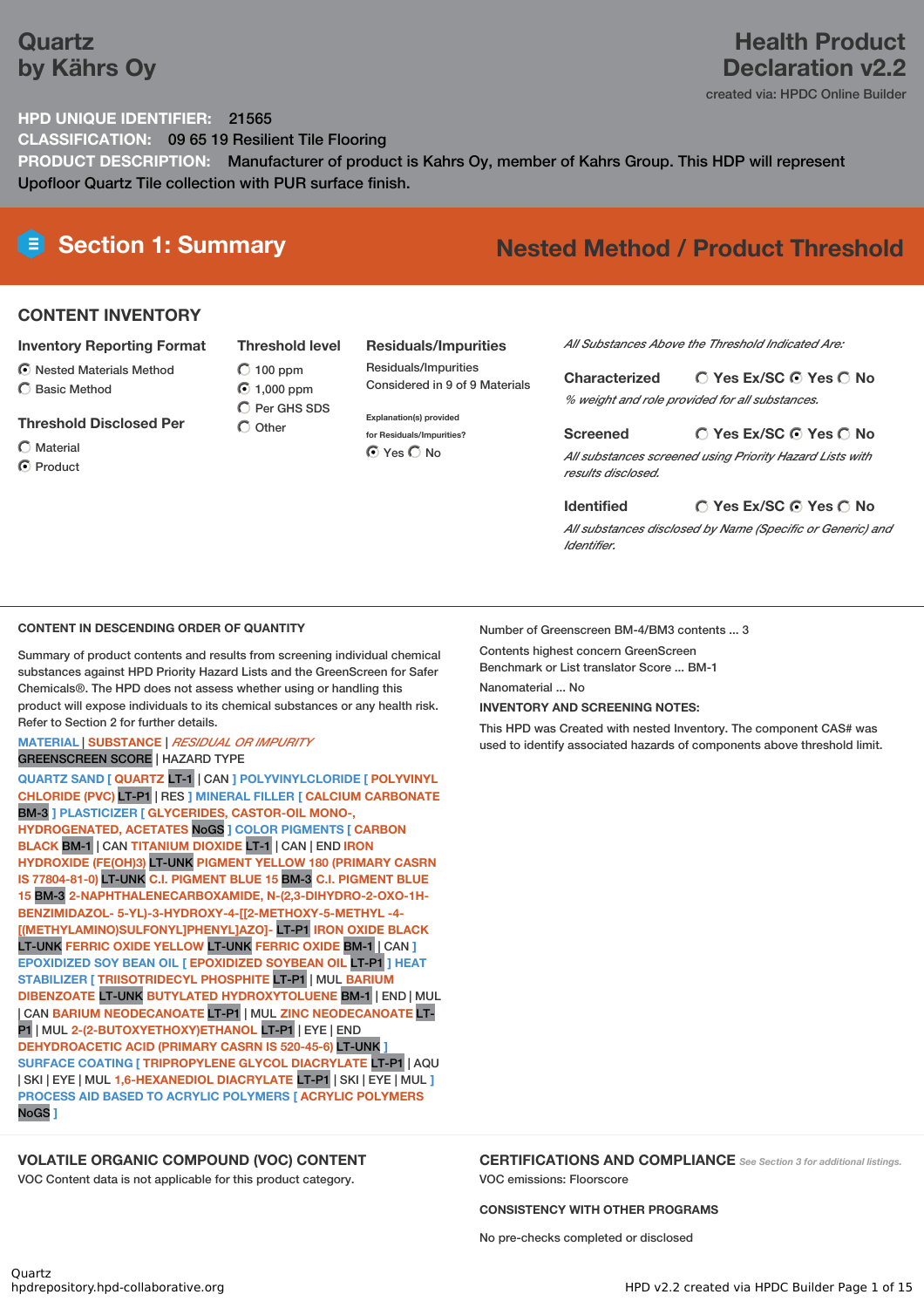Third Party Verified? Yes  $\odot$  No

PREPARER: Self-Prepared VERIFIER: VERIFICATION #:

SCREENING DATE: 2020-08-21 PUBLISHED DATE: 2020-09-02 EXPIRY DATE: 2023-08-21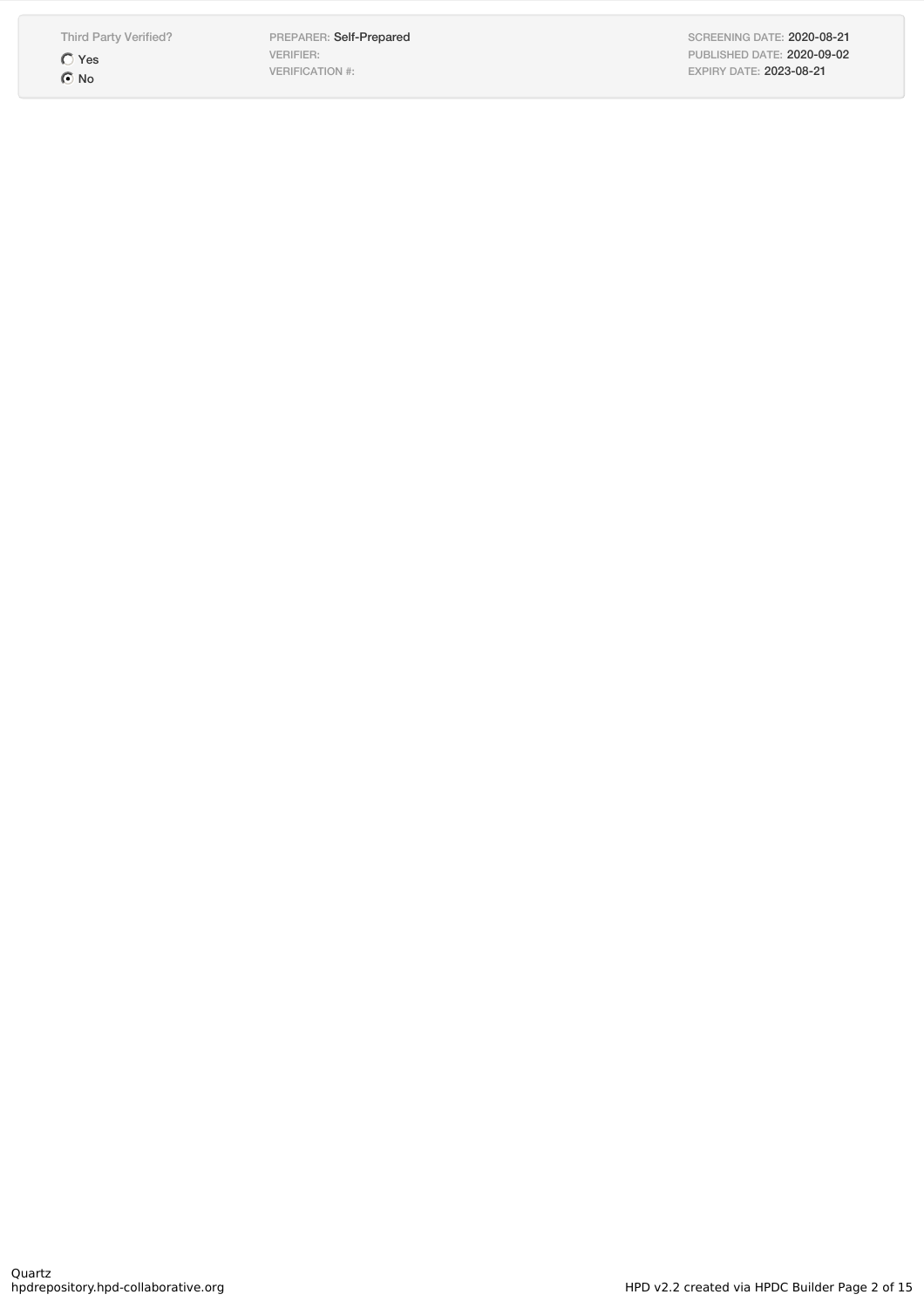This section lists contents in a product based on specific threshold(s) and reports detailed health information including hazards. This *HPD uses the inventory method indicated above, which is one of three possible methods:*

- *Basic Inventory method with Product-level threshold.*
- *Nested Material Inventory method with Product-level threshold*
- *Nested Material Inventory method with individual Material-level thresholds*

Definitions and requirements for the three inventory methods and requirements for each data field can be found in the HPD Open *Standard version 2.2, available on the HPDC website at: [www.hpd-collaborative.org/hpd-2-2-standard](https://www.hpd-collaborative.org/hpd-2-2-standard)*

| <b>QUARTZ SAND</b>                                             | $\%$ : 48.0000 - 49.0000                                                                                       |                 |                                   |                                                     |
|----------------------------------------------------------------|----------------------------------------------------------------------------------------------------------------|-----------------|-----------------------------------|-----------------------------------------------------|
| PRODUCT THRESHOLD: 1000 ppm                                    | RESIDUALS AND IMPURITIES CONSIDERED: Yes                                                                       |                 |                                   | <b>MATERIAL TYPE: Geologically Derived Material</b> |
|                                                                | RESIDUALS AND IMPURITIES NOTES: Residuals and impurities have been considered and analyzed by Quartz supplier. |                 |                                   |                                                     |
| OTHER MATERIAL NOTES: Quartz sand is basically washed sea sand |                                                                                                                |                 |                                   |                                                     |
| <b>QUARTZ</b>                                                  |                                                                                                                |                 |                                   | <b>ID: 14808-60-7</b>                               |
| HAZARD SCREENING METHOD: Pharos Chemical and Materials Library |                                                                                                                |                 | HAZARD SCREENING DATE: 2020-08-21 |                                                     |
| %: 98.0000 - 100.0000                                          | $GS: LT-1$                                                                                                     | <b>RC:</b> None | NANO: <b>No</b>                   | SUBSTANCE ROLE: Filler                              |

| <b>HAZARD TYPE</b> | <b>AGENCY AND LIST TITLES</b>            | <b>WARNINGS</b>                                                                  |
|--------------------|------------------------------------------|----------------------------------------------------------------------------------|
| <b>CANCER</b>      | <b>IARC</b>                              | Group 1 - Agent is Carcinogenic to humans                                        |
| <b>CANCER</b>      | <b>US CDC - Occupational Carcinogens</b> | Occupational Carcinogen                                                          |
| <b>CANCER</b>      | CA EPA - Prop 65                         | Carcinogen - specific to chemical form or exposure route                         |
| <b>CANCER</b>      | <b>IARC</b>                              | Group 1 - Agent is carcinogenic to humans - inhaled from<br>occupational sources |
| <b>CANCER</b>      | US NIH - Report on Carcinogens           | Known to be Human Carcinogen (respirable size -<br>occupational setting)         |
| <b>CANCER</b>      | <b>MAK</b>                               | Carcinogen Group 1 - Substances that cause cancer in<br>man                      |
| <b>CANCER</b>      | GHS - New Zealand                        | 6.7A - Known or presumed human carcinogens                                       |
| <b>CANCER</b>      | GHS - Japan                              | Carcinogenicity - Category 1A [H350]                                             |
| <b>CANCER</b>      | <b>GHS - Australia</b>                   | H350i - May cause cancer by inhalation                                           |

SUBSTANCE NOTES: This substance inclused less that 1% respiratory size particles and is therefore not classified

**POLYVINYLCLORIDE %: 24.0000 - 25.0000**

PRODUCT THRESHOLD: 1000 ppm RESIDUALS AND IMPURITIES CONSIDERED: Yes MATERIAL TYPE: Polymeric Material

RESIDUALS AND IMPURITIES NOTES: Residual monomers are far below reportable tresholds.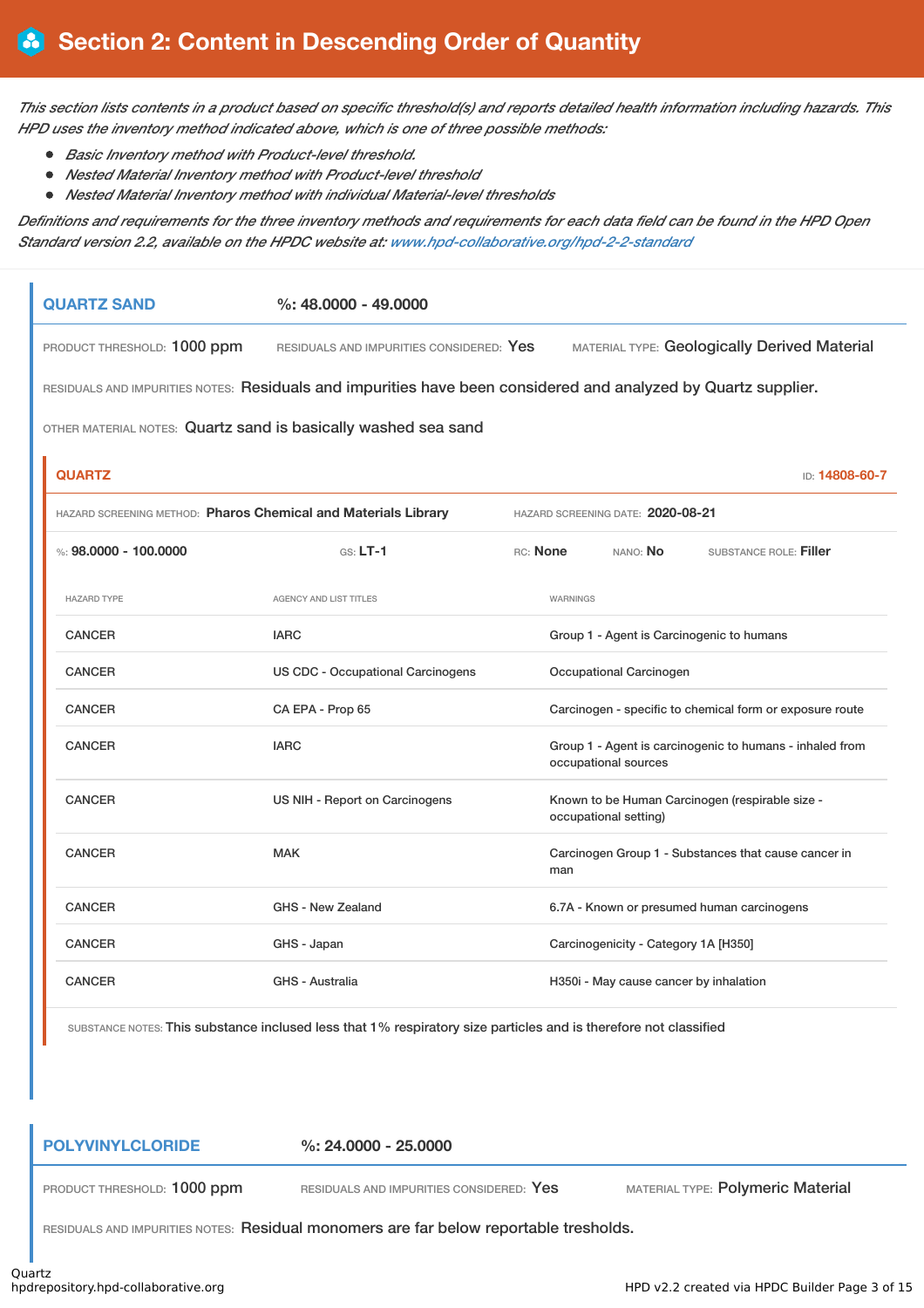OTHER MATERIAL NOTES: Polyvinyl chloride (PVC) is one of most common polymer/plastics. This material is coming from most known and tightly controlled manufacturers.

| <b>POLYVINYL CHLORIDE (PVC)</b>                                                                     |                                                             |                 |                                     | ID: 9002-86-2          |
|-----------------------------------------------------------------------------------------------------|-------------------------------------------------------------|-----------------|-------------------------------------|------------------------|
| HAZARD SCREENING METHOD: Pharos Chemical and Materials Library<br>HAZARD SCREENING DATE: 2020-08-21 |                                                             |                 |                                     |                        |
| %: 99,9000 - 100,0000                                                                               | $GS: LT-P1$                                                 | RC: None        | NANO: No                            | SUBSTANCE ROLE: Binder |
| <b>HAZARD TYPE</b>                                                                                  | <b>AGENCY AND LIST TITLES</b>                               | <b>WARNINGS</b> |                                     |                        |
| <b>RESPIRATORY</b>                                                                                  | AOEC - Asthmagens                                           |                 | Asthmagen (Rs) - sensitizer-induced |                        |
|                                                                                                     | SUBSTANCE NOTES: Main binder of the product. Thermoplastic. |                 |                                     |                        |

### **MINERAL FILLER %: 18.0000 - 19.0000**

PRODUCT THRESHOLD: 1000 ppm RESIDUALS AND IMPURITIES CONSIDERED: Yes MATERIAL TYPE: Geologically Derived Material

RESIDUALS AND IMPURITIES NOTES: This material is harvested directly from natural source. There might be some impurities due the nature of natural minerals, but Impurities are below reportable threshold.

OTHER MATERIAL NOTES: Mineral filler is calcium carbonate. It is derived close to factory to minimize emissions while transporting.

| <b>CALCIUM CARBONATE</b>                                       |                        |                                   |          | <b>ID: 471-34-1</b>                            |
|----------------------------------------------------------------|------------------------|-----------------------------------|----------|------------------------------------------------|
| HAZARD SCREENING METHOD: Pharos Chemical and Materials Library |                        | HAZARD SCREENING DATE: 2020-08-21 |          |                                                |
| %: 99.9000 - 100.0000                                          | $GS:$ BM-3             | RC: None                          | NANO: No | SUBSTANCE ROLE: Filler                         |
| <b>HAZARD TYPE</b>                                             | AGENCY AND LIST TITLES | WARNINGS                          |          |                                                |
| None found                                                     |                        |                                   |          | No warnings found on HPD Priority Hazard Lists |
|                                                                |                        |                                   |          |                                                |

SUBSTANCE NOTES: Used as a filler for better dimension stability and stiffness.

#### **PLASTICIZER %: 5.5000 - 6.5000** PRODUCT THRESHOLD: 1000 ppm RESIDUALS AND IMPURITIES CONSIDERED: Yes MATERIAL TYPE: Other: Plasticizer from renewable sources

RESIDUALS AND IMPURITIES NOTES: Every batch of plasticiser is analyzed and report of these analyzes has been checked.

OTHER MATERIAL NOTES: Castor oil based plasticiser.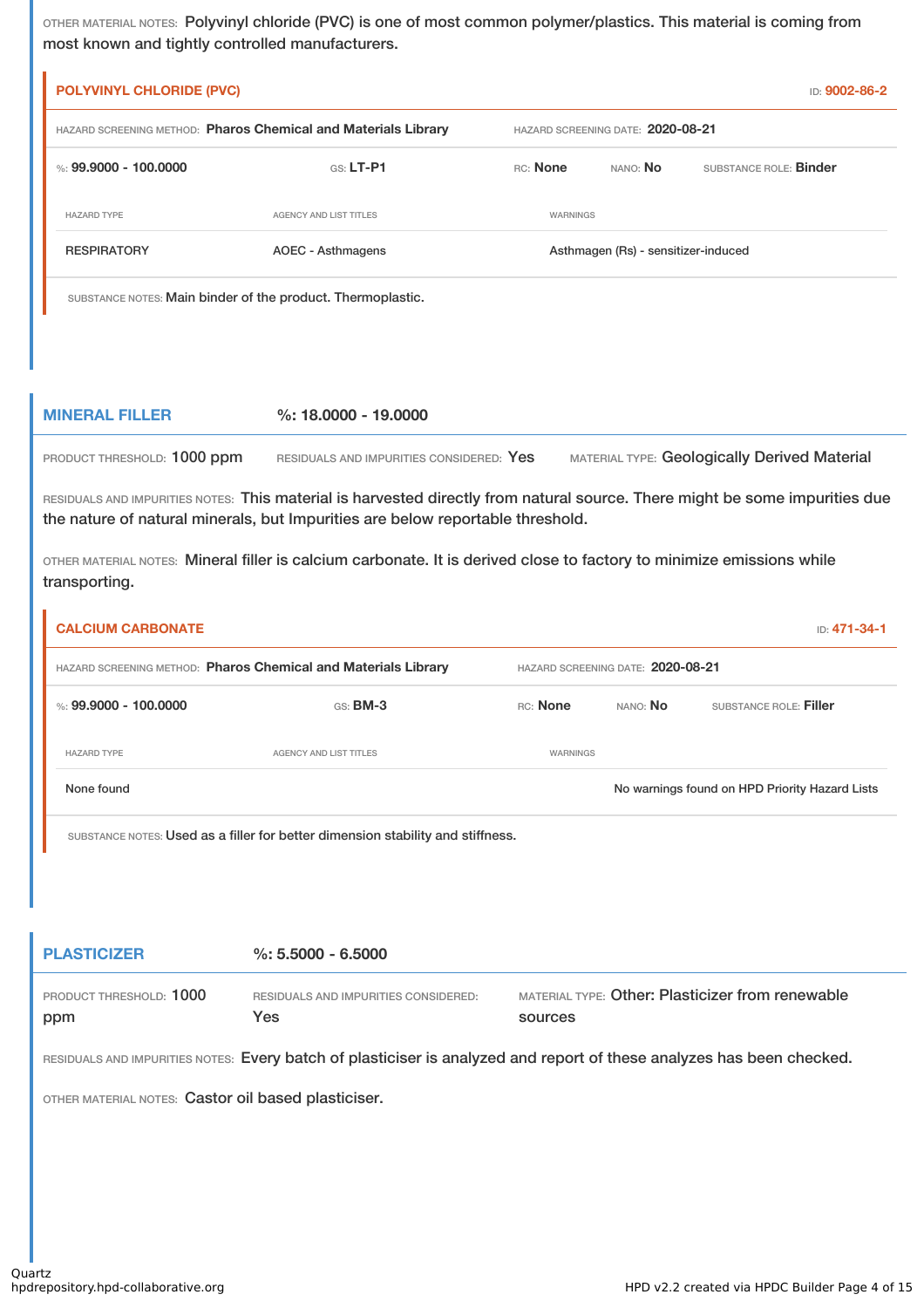|                       | <b>GLYCERIDES, CASTOR-OIL MONO-, HYDROGENATED, ACETATES</b>                |                                   |          | ID: <b>736150-63-3</b>                         |  |
|-----------------------|----------------------------------------------------------------------------|-----------------------------------|----------|------------------------------------------------|--|
|                       | HAZARD SCREENING METHOD: Pharos Chemical and Materials Library             | HAZARD SCREENING DATE: 2020-08-21 |          |                                                |  |
| %: 99.9000 - 100.0000 | GS: NoGS                                                                   | RC: None                          | NANO: No | SUBSTANCE ROLE: Plasticizer                    |  |
| <b>HAZARD TYPE</b>    | <b>AGENCY AND LIST TITLES</b>                                              | WARNINGS                          |          |                                                |  |
| None found            |                                                                            |                                   |          | No warnings found on HPD Priority Hazard Lists |  |
|                       | SUBSTANCE NOTES: Safe plasticizer from renewable source. Castor oil based. |                                   |          |                                                |  |

### **COLOR PIGMENTS %: 1.5000 - 2.5000**

PRODUCT THRESHOLD: 1000 ppm RESIDUALS AND IMPURITIES CONSIDERED: Yes MATERIAL TYPE: Other: Pigments

RESIDUALS AND IMPURITIES NOTES: Residuals/Impurities above threshold limit disclosed.

OTHER MATERIAL NOTES: Pigments are usually derived to two groups unorganic pigments and organic pigments. Unorganic pigments are usually made from geological derived materials. Organic pigments are used at very small amounts and they can be synthetic based.

| <b>CARBON BLACK</b>                                            |                                   |          |          |                                       | ID: 1333-86-4                                             |
|----------------------------------------------------------------|-----------------------------------|----------|----------|---------------------------------------|-----------------------------------------------------------|
| HAZARD SCREENING METHOD: Pharos Chemical and Materials Library |                                   |          |          | HAZARD SCREENING DATE: 2020-08-21     |                                                           |
| %: $0.0000 - 20.0000$                                          | $GS:$ BM-1                        | RC: None |          | NANO: No                              | SUBSTANCE ROLE: Pigment                                   |
| <b>HAZARD TYPE</b>                                             | <b>AGENCY AND LIST TITLES</b>     |          | WARNINGS |                                       |                                                           |
| <b>CANCER</b>                                                  | US CDC - Occupational Carcinogens |          |          | Occupational Carcinogen               |                                                           |
| <b>CANCER</b>                                                  | CA EPA - Prop 65                  |          |          |                                       | Carcinogen - specific to chemical form or exposure route  |
| <b>CANCER</b>                                                  | <b>IARC</b>                       |          |          | occupational sources                  | Group 2B - Possibly carcinogenic to humans - inhaled from |
| <b>CANCER</b>                                                  | <b>MAK</b>                        |          |          | but not sufficient for classification | Carcinogen Group 3B - Evidence of carcinogenic effects    |

SUBSTANCE NOTES: C.I. Pigment black 7. This material is widely used most common black colorant. Amount varies according color of the product. Most colors does not have this at all. As this is very efficient it is used at very small quantities.

| <b>TITANIUM DIOXIDE</b> |                                                                |                                   |                 | ID: 13463-67-7          |
|-------------------------|----------------------------------------------------------------|-----------------------------------|-----------------|-------------------------|
|                         | HAZARD SCREENING METHOD: Pharos Chemical and Materials Library | HAZARD SCREENING DATE: 2020-08-21 |                 |                         |
| %: 0.0000 - 99.0000     | $GS: LT-1$                                                     | RC: None                          | nano: <b>No</b> | SUBSTANCE ROLE: Pigment |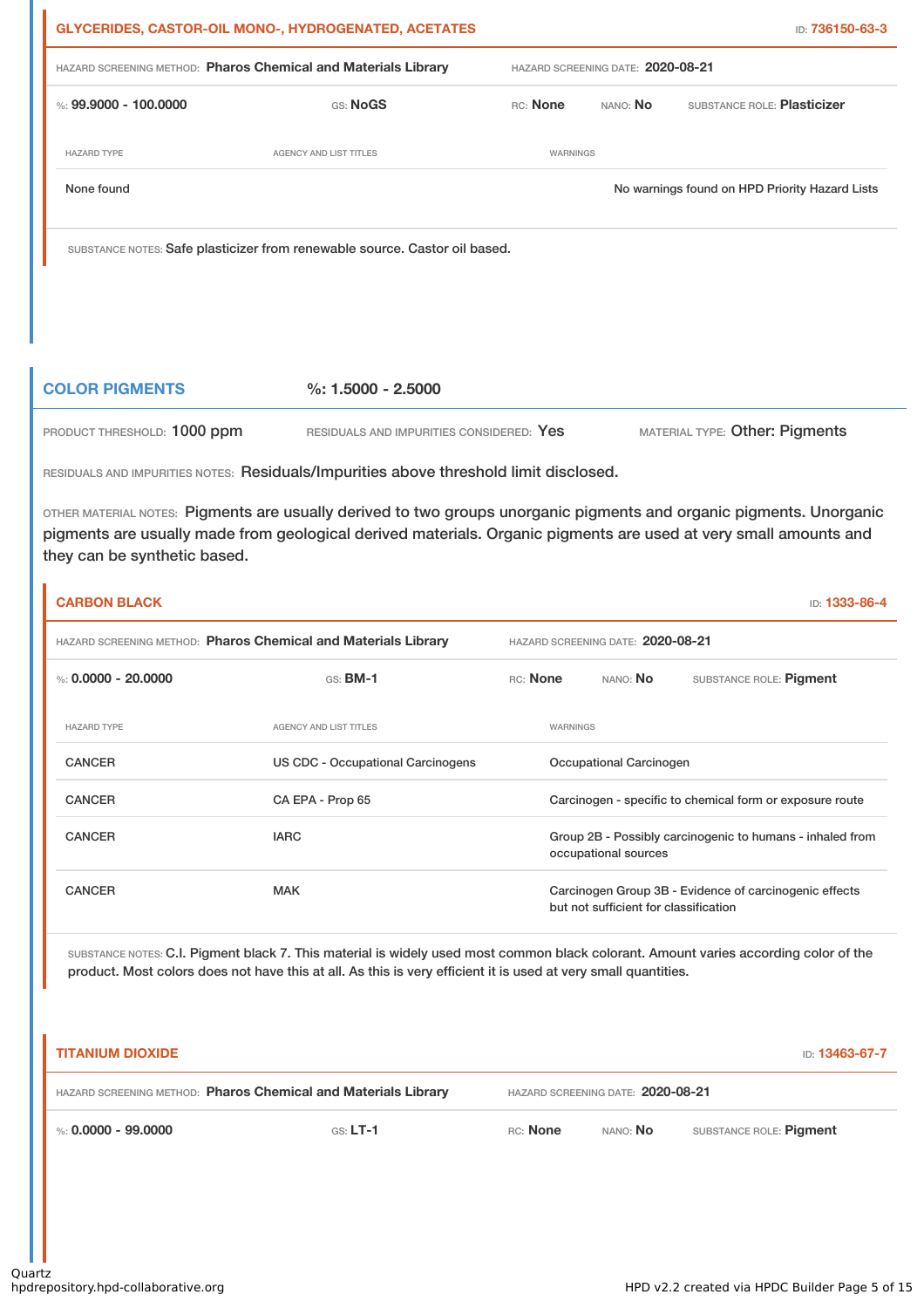| <b>HAZARD TYPE</b> | <b>AGENCY AND LIST TITLES</b>                | WARNINGS                                                                                                |
|--------------------|----------------------------------------------|---------------------------------------------------------------------------------------------------------|
| <b>CANCER</b>      | US CDC - Occupational Carcinogens            | Occupational Carcinogen                                                                                 |
| <b>CANCER</b>      | CA EPA - Prop 65                             | Carcinogen - specific to chemical form or exposure route                                                |
| <b>CANCER</b>      | <b>IARC</b>                                  | Group 2B - Possibly carcinogenic to humans - inhaled from<br>occupational sources                       |
| <b>ENDOCRINE</b>   |                                              |                                                                                                         |
|                    | <b>TEDX</b> - Potential Endocrine Disruptors | <b>Potential Endocrine Disruptor</b>                                                                    |
| <b>CANCER</b>      | <b>MAK</b>                                   | Carcinogen Group 3A - Evidence of carcinogenic effects<br>but not sufficient to establish MAK/BAT value |
| <b>CANCER</b>      | <b>MAK</b>                                   | Carcinogen Group 4 - Non-genotoxic carcinogen with low<br>risk under MAK/BAT levels                     |

SUBSTANCE NOTES: This material is most common colorant used everywhere where white or light colors are needed. Amount used varies according color of the product. Some colors may not have this pigment at all.

| <b>IRON HYDROXIDE (FE(OH)3)</b>                                |                                   |                 |          | ID: 1309-33-7                                  |
|----------------------------------------------------------------|-----------------------------------|-----------------|----------|------------------------------------------------|
| HAZARD SCREENING METHOD: Pharos Chemical and Materials Library | HAZARD SCREENING DATE: 2020-08-21 |                 |          |                                                |
| %: $0.0000 - 80.0000$                                          | <b>GS: LT-UNK</b>                 | <b>RC:</b> None | NANO: No | SUBSTANCE ROLE: Pigment                        |
| <b>HAZARD TYPE</b>                                             | AGENCY AND LIST TITLES            | <b>WARNINGS</b> |          |                                                |
| None found                                                     |                                   |                 |          | No warnings found on HPD Priority Hazard Lists |
|                                                                |                                   |                 |          |                                                |

SUBSTANCE NOTES: This is presenting a group of different coloured iron hydroxide pigments. Amount varies according color of the product. Some colors may not have this at all.

|                       | PIGMENT YELLOW 180 (PRIMARY CASRN IS 77804-81-0)               |                                   |                 | ID: 85497-06-9                                 |
|-----------------------|----------------------------------------------------------------|-----------------------------------|-----------------|------------------------------------------------|
|                       | HAZARD SCREENING METHOD: Pharos Chemical and Materials Library | HAZARD SCREENING DATE: 2020-08-21 |                 |                                                |
| %: $0.0000 - 45.0000$ | GS: LT-UNK                                                     | <b>RC:</b> None                   | NANO: <b>No</b> | SUBSTANCE ROLE: Pigment                        |
| <b>HAZARD TYPE</b>    | AGENCY AND LIST TITLES                                         | WARNINGS                          |                 |                                                |
| None found            |                                                                |                                   |                 | No warnings found on HPD Priority Hazard Lists |
|                       |                                                                |                                   |                 |                                                |

SUBSTANCE NOTES: Yellow pigment 180. Used small amount where briht yellow color is needed. Most colors does not have this at all.

| <b>C.I. PIGMENT BLUE 15</b>                                                                         |                        |                 |          | <b>ID: 147-14-8</b>                            |
|-----------------------------------------------------------------------------------------------------|------------------------|-----------------|----------|------------------------------------------------|
| HAZARD SCREENING METHOD: Pharos Chemical and Materials Library<br>HAZARD SCREENING DATE: 2020-08-21 |                        |                 |          |                                                |
| %: $0.0000 - 7.0000$                                                                                | $GS:$ BM-3             | <b>RC:</b> None | NANO: No | SUBSTANCE ROLE: Pigment                        |
| <b>HAZARD TYPE</b>                                                                                  | AGENCY AND LIST TITLES | <b>WARNINGS</b> |          |                                                |
| None found                                                                                          |                        |                 |          | No warnings found on HPD Priority Hazard Lists |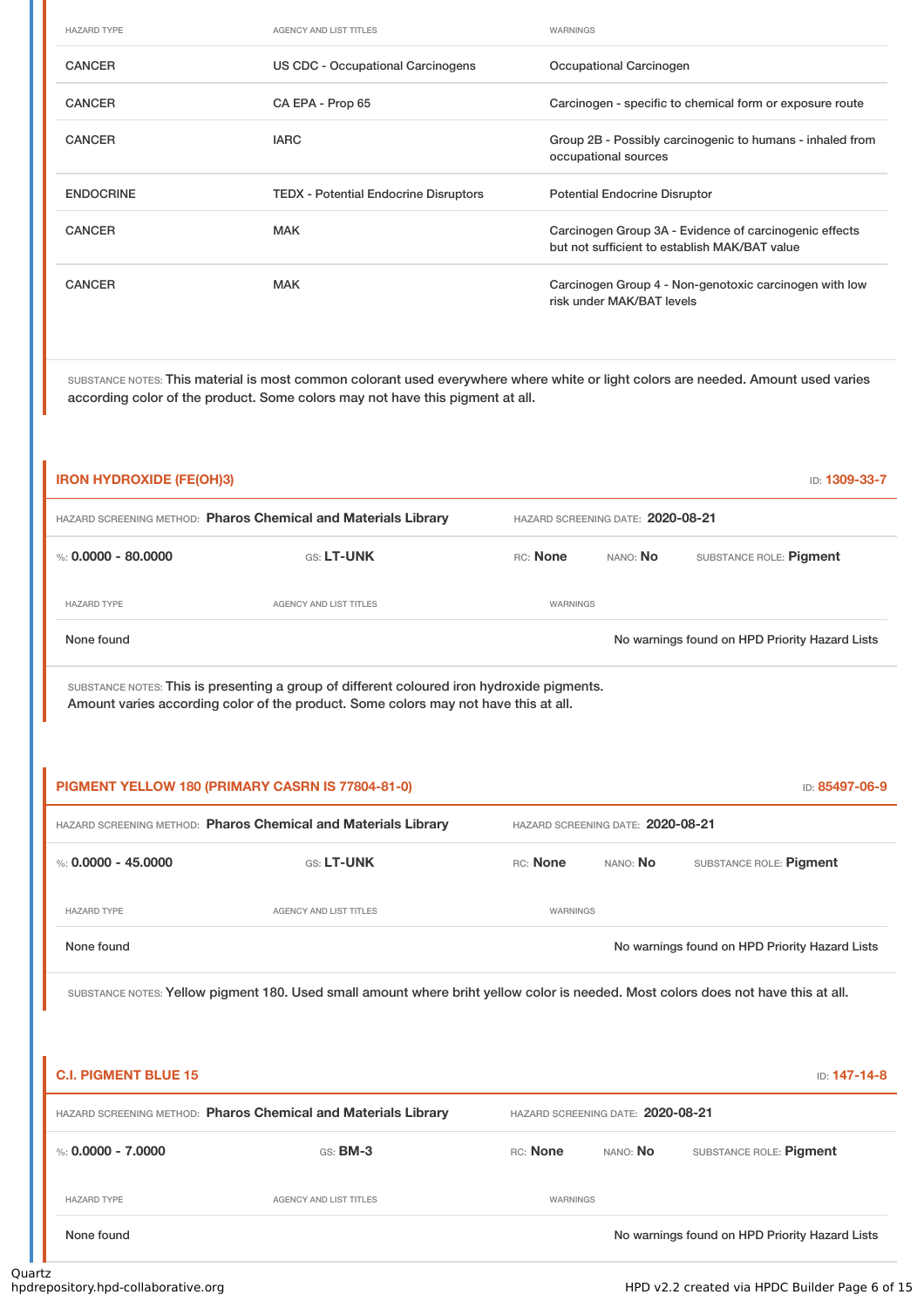SUBSTANCE NOTES: Used extremely small amounts where cyan blue colors are needed. Most of the product does not have this at all.

| <b>C.I. PIGMENT BLUE 15</b> |                                                                                                                                                  |                 |                                   |                    | ID: 147-14-8                                   |
|-----------------------------|--------------------------------------------------------------------------------------------------------------------------------------------------|-----------------|-----------------------------------|--------------------|------------------------------------------------|
|                             | HAZARD SCREENING METHOD: Pharos Chemical and Materials Library                                                                                   |                 | HAZARD SCREENING DATE: 2020-08-21 |                    |                                                |
| %: $0.0000 - 7.0000$        | GS: <b>BM-3</b>                                                                                                                                  | RC: None        | NANO: No                          |                    | SUBSTANCE ROLE: Pigment                        |
| <b>HAZARD TYPE</b>          | <b>AGENCY AND LIST TITLES</b>                                                                                                                    | WARNINGS        |                                   |                    |                                                |
| None found                  |                                                                                                                                                  |                 |                                   |                    | No warnings found on HPD Priority Hazard Lists |
|                             | SUBSTANCE NOTES: Used extremely small amounts where cyan blue colors are needed. Most of the product does not have this at all.                  |                 |                                   |                    |                                                |
|                             | 2-NAPHTHALENECARBOXAMIDE, N-(2,3-DIHYDRO-2-OXO-1H-BENZIMIDAZOL- 5-YL)-3-<br>HYDROXY-4-[[2-METHOXY-5-METHYL-4-[(METHYLAMINO)SULFONYL]PHENYL]AZO]- |                 |                                   |                    | ID: 51920-12-8                                 |
|                             | HAZARD SCREENING METHOD: Pharos Chemical and Materials Library                                                                                   |                 |                                   |                    | HAZARD SCREENING DATE: 2020-08-21              |
| %: $0.0000 - 25.0000$       | $G.S.$ LT-P1                                                                                                                                     |                 | RC:<br><b>None</b>                | NANO:<br><b>No</b> | <b>SUBSTANCE ROLE:</b><br><b>Pigment</b>       |
| <b>HAZARD TYPE</b>          | AGENCY AND LIST TITLES                                                                                                                           | WARNINGS        |                                   |                    |                                                |
| None found                  |                                                                                                                                                  |                 |                                   |                    | No warnings found on HPD Priority Hazard Lists |
|                             | SUBSTANCE NOTES: Used small amounts where bright red color is needed. Most of the colors does not have this substance at all.                    |                 |                                   |                    |                                                |
|                             |                                                                                                                                                  |                 |                                   |                    |                                                |
| <b>IRON OXIDE BLACK</b>     |                                                                                                                                                  |                 |                                   |                    | ID: 12227-89-3                                 |
|                             | HAZARD SCREENING METHOD: Pharos Chemical and Materials Library                                                                                   |                 | HAZARD SCREENING DATE: 2020-08-21 |                    |                                                |
| %: $0.0000 - 35.0000$       | GS: LT-UNK                                                                                                                                       | RC: None        | NANO: No                          |                    | SUBSTANCE ROLE: Pigment                        |
| <b>HAZARD TYPE</b>          | <b>AGENCY AND LIST TITLES</b>                                                                                                                    | <b>WARNINGS</b> |                                   |                    |                                                |
| None found                  |                                                                                                                                                  |                 |                                   |                    | No warnings found on HPD Priority Hazard Lists |
|                             | SUBSTANCE NOTES: Pigment Black. Used where black color is needed.                                                                                |                 |                                   |                    |                                                |
|                             |                                                                                                                                                  |                 |                                   |                    |                                                |
| <b>FERRIC OXIDE YELLOW</b>  |                                                                                                                                                  |                 |                                   |                    | ID: 51274-00-1                                 |
|                             | HAZARD SCREENING METHOD: Pharos Chemical and Materials Library                                                                                   |                 | HAZARD SCREENING DATE: 2020-08-21 |                    |                                                |
| %: $0.0000 - 50.0000$       | GS: LT-UNK                                                                                                                                       | RC: None        | NANO: No                          |                    | SUBSTANCE ROLE: Pigment                        |
| <b>HAZARD TYPE</b>          | <b>AGENCY AND LIST TITLES</b>                                                                                                                    | WARNINGS        |                                   |                    |                                                |
| None found                  |                                                                                                                                                  |                 |                                   |                    | No warnings found on HPD Priority Hazard Lists |
|                             | SUBSTANCE NOTES: C.I. Pigment Yellow 42. Iron Oxide pigment.                                                                                     |                 |                                   |                    |                                                |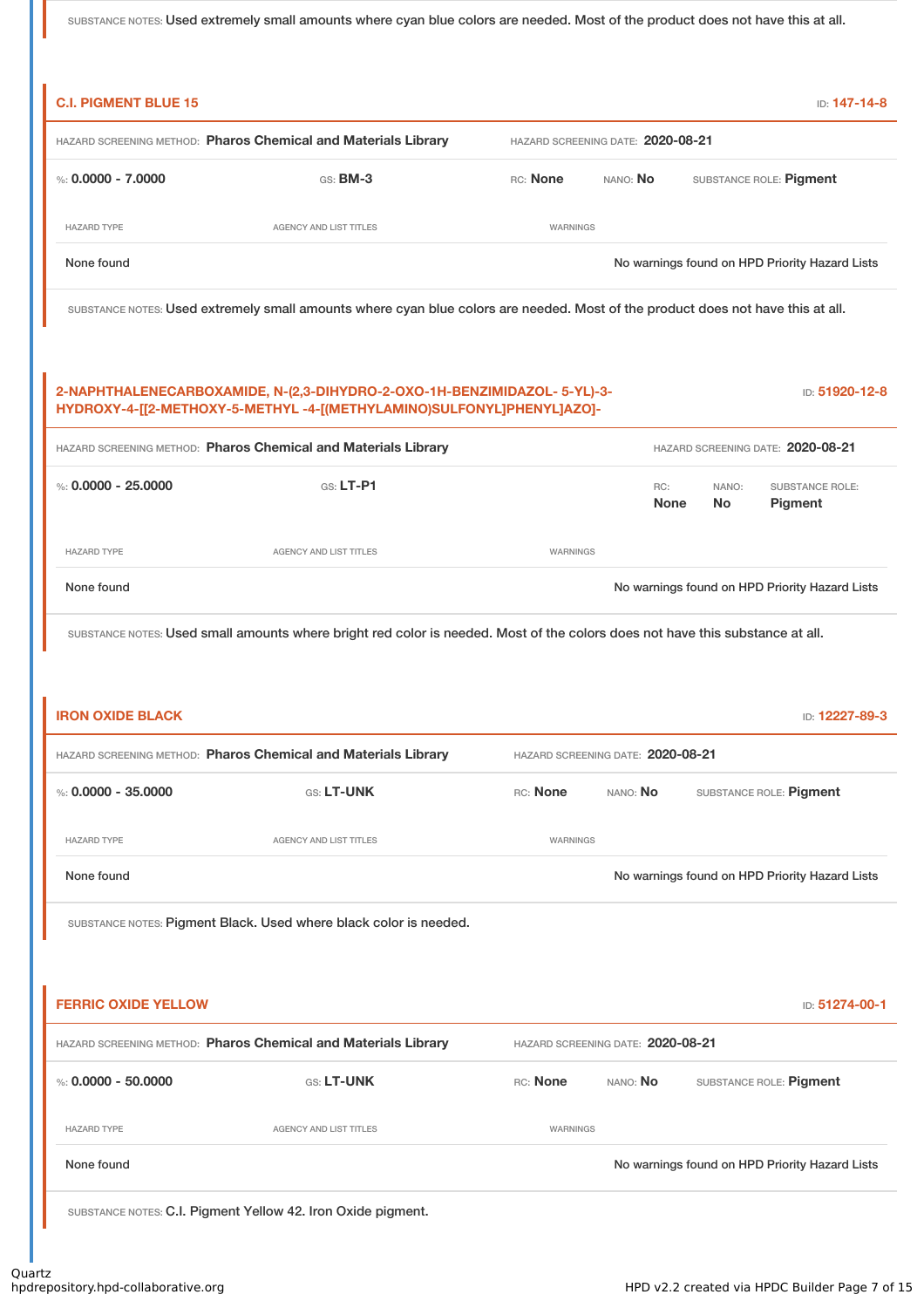| ID: 1309-37 |  |  |  |
|-------------|--|--|--|

| <b>FERRIC OXIDE</b>   |                                                                |                                                                                                 |                                   | <b>ID: 1309-37-1</b>    |  |
|-----------------------|----------------------------------------------------------------|-------------------------------------------------------------------------------------------------|-----------------------------------|-------------------------|--|
|                       | HAZARD SCREENING METHOD: Pharos Chemical and Materials Library |                                                                                                 | HAZARD SCREENING DATE: 2020-08-21 |                         |  |
| %: $0.0000 - 35.0000$ | $GS:$ BM-1                                                     | RC: None                                                                                        | NANO: No                          | SUBSTANCE ROLE: Pigment |  |
| <b>HAZARD TYPE</b>    | AGENCY AND LIST TITLES                                         | WARNINGS                                                                                        |                                   |                         |  |
| <b>CANCER</b>         | <b>MAK</b>                                                     | Carcinogen Group 3B - Evidence of carcinogenic effects<br>but not sufficient for classification |                                   |                         |  |
|                       |                                                                |                                                                                                 |                                   |                         |  |

SUBSTANCE NOTES: C.I. Pigment red 101. Iron oxide pigment.

## **EPOXIDIZED SOY BEAN OIL %: 0.8000 - 0.9000**

| PRODUCT THRESHOLD: 1000 ppm |  | RESIDUALS AND IMPURITIES CONSIDERED: Yes MATERIAL TYPE: Other: Soy bean oil based additive |
|-----------------------------|--|--------------------------------------------------------------------------------------------|
|-----------------------------|--|--------------------------------------------------------------------------------------------|

RESIDUALS AND IMPURITIES NOTES: Residuals and Impurities have been considered to be below reported threshold limit

OTHER MATERIAL NOTES: Light stabilizer from renewable source

Ĩ.

| <b>EPOXIDIZED SOYBEAN OIL</b><br><b>ID: 8013-07-8</b> |                                                                |                                   |                 |                                                |  |
|-------------------------------------------------------|----------------------------------------------------------------|-----------------------------------|-----------------|------------------------------------------------|--|
|                                                       | HAZARD SCREENING METHOD: Pharos Chemical and Materials Library | HAZARD SCREENING DATE: 2020-08-21 |                 |                                                |  |
| %: 99.9000 - 100.0000                                 | $GS: LT-PI$                                                    | <b>RC:</b> None                   | nano: <b>No</b> | SUBSTANCE ROLE: Heat or UV stabilizer          |  |
| <b>HAZARD TYPE</b>                                    | AGENCY AND LIST TITLES                                         |                                   | WARNINGS        |                                                |  |
| None found                                            |                                                                |                                   |                 | No warnings found on HPD Priority Hazard Lists |  |

SUBSTANCE NOTES: Used as a light stabilizer against UV light. Soy bean oil (renewable) based

| <b>HEAT STABILIZER</b>                                                                                                 | $\%: 0.6500 - 0.7000$                    |          |                                   |                                          |  |  |  |
|------------------------------------------------------------------------------------------------------------------------|------------------------------------------|----------|-----------------------------------|------------------------------------------|--|--|--|
| PRODUCT THRESHOLD: 1000 ppm                                                                                            | RESIDUALS AND IMPURITIES CONSIDERED: Yes |          |                                   | <b>MATERIAL TYPE: Polymeric Material</b> |  |  |  |
| RESIDUALS AND IMPURITIES NOTES: List of ingredients is disclosed even under threshold limit.                           |                                          |          |                                   |                                          |  |  |  |
| OTHER MATERIAL NOTES: This incredient is used to stabilize product against heat. It is mixture of different materials. |                                          |          |                                   |                                          |  |  |  |
| <b>TRIISOTRIDECYL PHOSPHITE</b>                                                                                        |                                          |          |                                   | ID: 77745-66-5                           |  |  |  |
| HAZARD SCREENING METHOD: Pharos Chemical and Materials Library                                                         |                                          |          | HAZARD SCREENING DATE: 2020-08-21 |                                          |  |  |  |
| %: 20,0000 - 25,0000                                                                                                   | $G.S. LT-P1$                             | RC: None | nano: <b>No</b>                   | SUBSTANCE ROLE: Heat or UV stabilizer    |  |  |  |
| <b>HAZARD TYPE</b>                                                                                                     | <b>AGENCY AND LIST TITLES</b>            |          | WARNINGS                          |                                          |  |  |  |
| <b>MULTIPLE</b><br>Waters                                                                                              | German FEA - Substances Hazardous to     |          | Class 2 - Hazard to Waters        |                                          |  |  |  |
| τz<br>المتحافظ ومحاولتها والمتحال والمتحال والمحاولة والمتحاولات                                                       |                                          |          |                                   |                                          |  |  |  |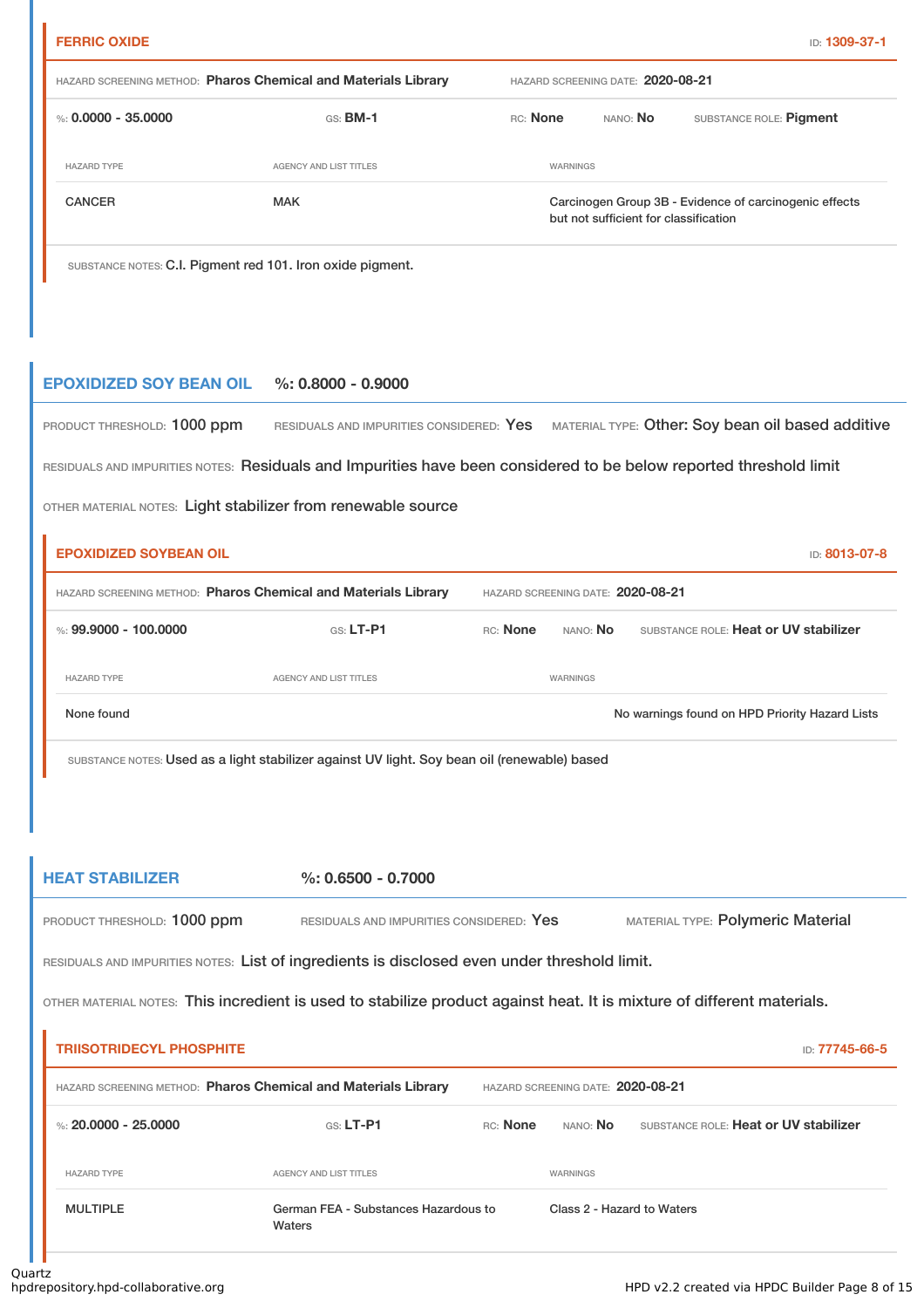SUBSTANCE NOTES: Component of the stabilizer system.

| <b>BARIUM DIBENZOATE</b>                                       |                                   |          |                 | ID: 533-00-6                                   |
|----------------------------------------------------------------|-----------------------------------|----------|-----------------|------------------------------------------------|
| HAZARD SCREENING METHOD: Pharos Chemical and Materials Library | HAZARD SCREENING DATE: 2020-08-21 |          |                 |                                                |
| %: 10.0000 - 20.0000                                           | <b>GS: LT-UNK</b>                 | RC: None | NANO: <b>No</b> | SUBSTANCE ROLE: Heat or UV stabilizer          |
| <b>HAZARD TYPE</b>                                             | AGENCY AND LIST TITLES            |          | WARNINGS        |                                                |
| None found                                                     |                                   |          |                 | No warnings found on HPD Priority Hazard Lists |
|                                                                |                                   |          |                 |                                                |

SUBSTANCE NOTES: Component of the stabilizer system.

### **BUTYLATED HYDROXYTOLUENE ID: 128-37-0**

| HAZARD SCREENING METHOD: Pharos Chemical and Materials Library |                                                |          |                                      | HAZARD SCREENING DATE: 2020-08-21 |                                                        |  |  |
|----------------------------------------------------------------|------------------------------------------------|----------|--------------------------------------|-----------------------------------|--------------------------------------------------------|--|--|
| %: 10.0000 - 25.0000                                           | $GS:$ BM-1                                     | RC: None |                                      | NANO: <b>No</b>                   | SUBSTANCE ROLE: Solvent                                |  |  |
| <b>HAZARD TYPE</b>                                             | <b>AGENCY AND LIST TITLES</b>                  |          | WARNINGS                             |                                   |                                                        |  |  |
| <b>ENDOCRINE</b>                                               | ChemSec - SIN List                             |          | <b>Endocrine Disruption</b>          |                                   |                                                        |  |  |
| <b>ENDOCRINE</b>                                               | <b>TEDX</b> - Potential Endocrine Disruptors   |          | <b>Potential Endocrine Disruptor</b> |                                   |                                                        |  |  |
| <b>MULTIPLE</b>                                                | German FEA - Substances Hazardous to<br>Waters |          |                                      | Class 2 - Hazard to Waters        |                                                        |  |  |
| <b>CANCER</b>                                                  | <b>MAK</b>                                     |          |                                      | risk under MAK/BAT levels         | Carcinogen Group 4 - Non-genotoxic carcinogen with low |  |  |

SUBSTANCE NOTES: Component of the stabilizer system. Usage even below reporting threshold 1000 ppm

| <b>BARIUM NEODECANOATE</b> |                                                                |          |                                   |                                       | ID: 55172-98-0 |
|----------------------------|----------------------------------------------------------------|----------|-----------------------------------|---------------------------------------|----------------|
|                            | HAZARD SCREENING METHOD: Pharos Chemical and Materials Library |          | HAZARD SCREENING DATE: 2020-08-21 |                                       |                |
| %: 10.0000 - 20.0000       | $GS: LT-PI$                                                    | RC: None | NANO: No                          | SUBSTANCE ROLE: Heat or UV stabilizer |                |
| <b>HAZARD TYPE</b>         | <b>AGENCY AND LIST TITLES</b>                                  |          | <b>WARNINGS</b>                   |                                       |                |
| <b>MULTIPLE</b>            | German FEA - Substances Hazardous to<br>Waters                 |          | Class 2 - Hazard to Waters        |                                       |                |
|                            | SUBSTANCE NOTES: Component of stabilizer system.               |          |                                   |                                       |                |
|                            |                                                                |          |                                   |                                       |                |
| <b>ZINC NEODECANOATE</b>   |                                                                |          |                                   |                                       | ID: 27253-29-8 |
|                            | HAZARD SCREENING METHOD: Pharos Chemical and Materials Library |          | HAZARD SCREENING DATE: 2020-08-21 |                                       |                |
| %: $10.0000 - 20.0000$     | $GS: LT-P1$                                                    | RC: None | NANO: No                          | SUBSTANCE ROLE: Heat or UV stabilizer |                |
|                            |                                                                |          |                                   |                                       |                |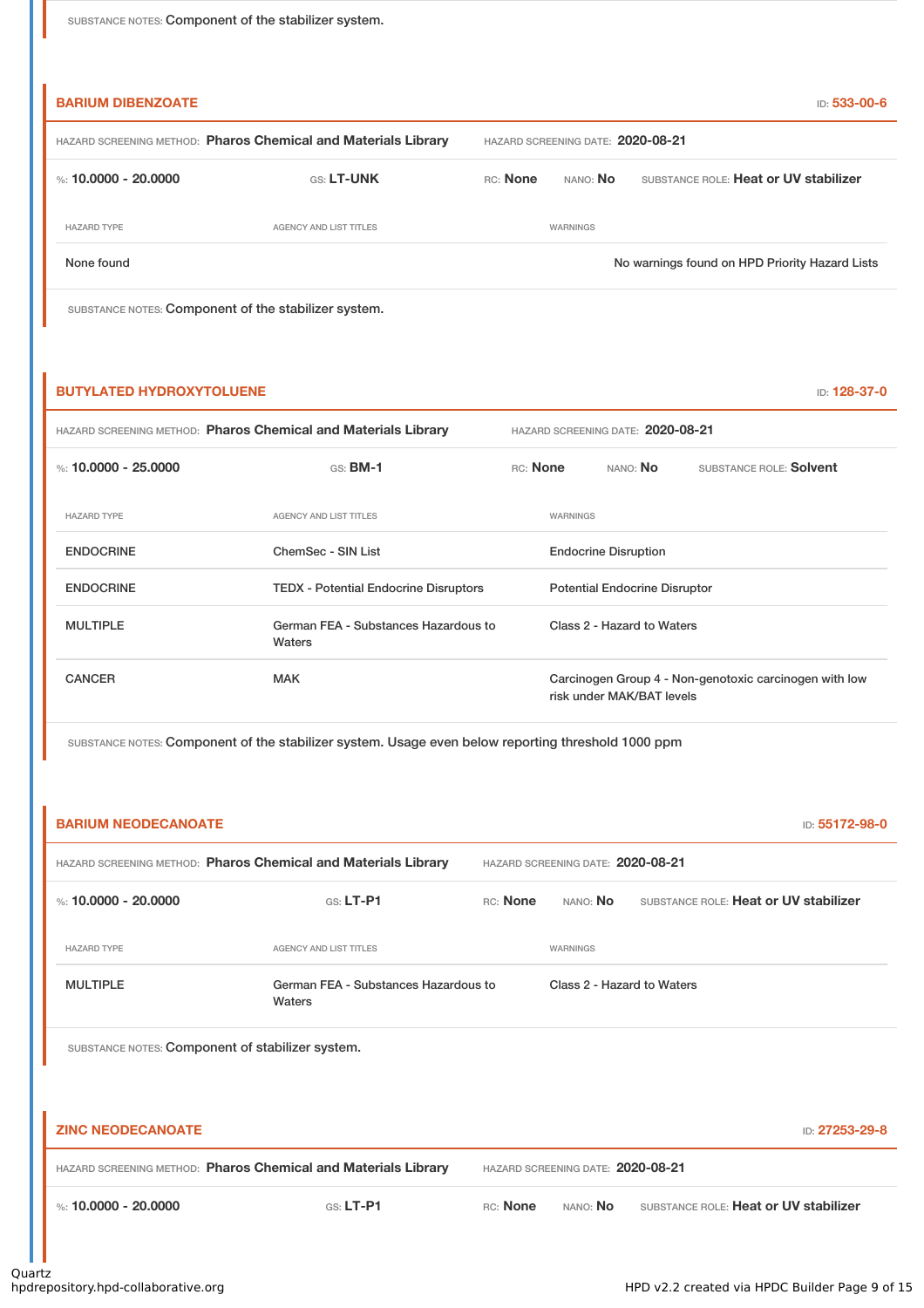HAZARD TYPE **AGENCY AND LIST TITLES** WARNINGS

MULTIPLE German FEA - Substances Hazardous to Waters

Class 2 - Hazard to Waters

SUBSTANCE NOTES: Component od the stabilizer system. Usage even below reporting treshold.

| 2-(2-BUTOXYETHOXY)ETHANOL                             |                                                                                                                      |          |                                      | ID: 112-34-5                                   |
|-------------------------------------------------------|----------------------------------------------------------------------------------------------------------------------|----------|--------------------------------------|------------------------------------------------|
|                                                       | HAZARD SCREENING METHOD: Pharos Chemical and Materials Library                                                       |          | HAZARD SCREENING DATE: 2020-08-21    |                                                |
| %: $5.0000 - 10.0000$                                 | $GS: LT-P1$                                                                                                          | RC: None | NANO: No                             | SUBSTANCE ROLE: Solvent                        |
| <b>HAZARD TYPE</b>                                    | <b>AGENCY AND LIST TITLES</b>                                                                                        | WARNINGS |                                      |                                                |
| <b>EYE IRRITATION</b>                                 | EU - GHS (H-Statements)                                                                                              |          | H319 - Causes serious eye irritation |                                                |
| <b>ENDOCRINE</b>                                      | <b>TEDX - Potential Endocrine Disruptors</b>                                                                         |          | <b>Potential Endocrine Disruptor</b> |                                                |
|                                                       | SUBSTANCE NOTES: Usage lower than threshold limit of 1000 ppm                                                        |          |                                      |                                                |
|                                                       |                                                                                                                      |          |                                      |                                                |
| <b>DEHYDROACETIC ACID (PRIMARY CASRN IS 520-45-6)</b> |                                                                                                                      |          |                                      | ID: 53488-80-5                                 |
|                                                       | HAZARD SCREENING METHOD: Pharos Chemical and Materials Library                                                       |          | HAZARD SCREENING DATE: 2020-08-21    |                                                |
| %: $5,0000 - 10,0000$                                 | GS: LT-UNK                                                                                                           | RC: None | NANO: No                             | SUBSTANCE ROLE: Plasticizer                    |
| <b>HAZARD TYPE</b>                                    | AGENCY AND LIST TITLES                                                                                               | WARNINGS |                                      |                                                |
| None found                                            |                                                                                                                      |          |                                      | No warnings found on HPD Priority Hazard Lists |
|                                                       | SUBSTANCE NOTES: Component at the stabilizer system. Usage lower than reporting threshold.                           |          |                                      |                                                |
|                                                       |                                                                                                                      |          |                                      |                                                |
|                                                       |                                                                                                                      |          |                                      |                                                |
| <b>SURFACE COATING</b>                                | $\%: 0.2500 - 0.3500$                                                                                                |          |                                      |                                                |
| PRODUCT THRESHOLD: 1000 ppm                           | RESIDUALS AND IMPURITIES CONSIDERED: Yes                                                                             |          |                                      | MATERIAL TYPE: Polymeric Material              |
|                                                       | RESIDUALS AND IMPURITIES NOTES: Residuals and impurities analysed by applied coating manufacturer.                   |          |                                      |                                                |
| cured to thin solid PUR coating.                      | OTHER MATERIAL NOTES: Surface coating has applied at liquid form and during manufacturing process of the Quartz tile |          |                                      |                                                |
|                                                       |                                                                                                                      |          |                                      |                                                |
|                                                       |                                                                                                                      |          |                                      |                                                |
|                                                       |                                                                                                                      |          |                                      |                                                |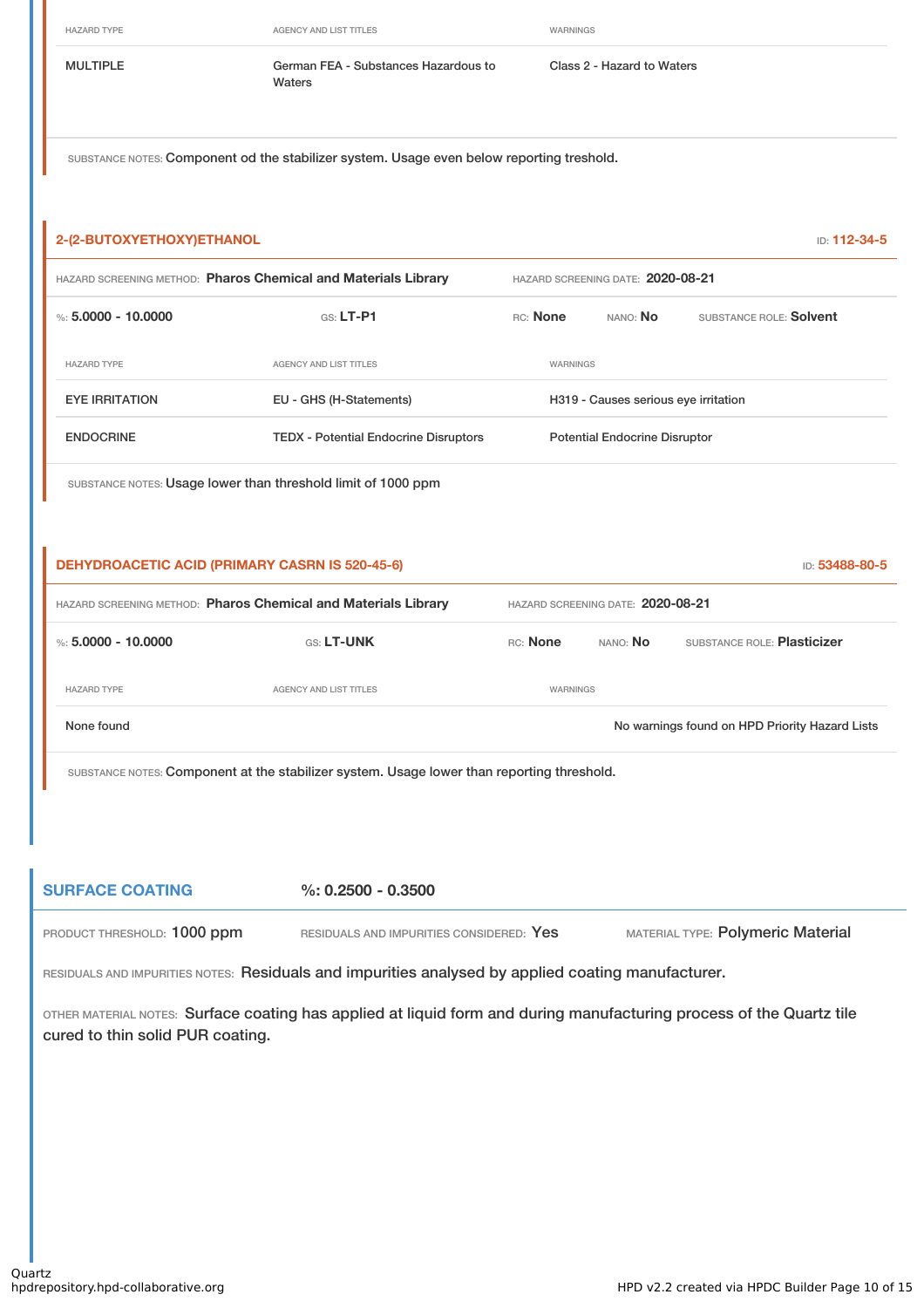| HAZARD SCREENING METHOD: Pharos Chemical and Materials Library |                                                | HAZARD SCREENING DATE: 2020-08-21 |          |                                      |                                                         |  |
|----------------------------------------------------------------|------------------------------------------------|-----------------------------------|----------|--------------------------------------|---------------------------------------------------------|--|
| %: 35,0000 - 50,0000                                           | $Gs: LT-P1$                                    | RC: None                          |          | NANO: <b>No</b>                      | SUBSTANCE ROLE: Monomer                                 |  |
| <b>HAZARD TYPE</b>                                             | <b>AGENCY AND LIST TITLES</b>                  |                                   | WARNINGS |                                      |                                                         |  |
| <b>CHRON AQUATIC</b>                                           | EU - GHS (H-Statements)                        |                                   |          |                                      | H411 - Toxic to aquatic life with long lasting effects  |  |
| <b>SKIN IRRITATION</b>                                         | EU - GHS (H-Statements)                        |                                   |          | H315 - Causes skin irritation        |                                                         |  |
| <b>SKIN SENSITIZE</b>                                          | EU - GHS (H-Statements)                        |                                   |          |                                      | H317 - May cause an allergic skin reaction              |  |
| <b>EYE IRRITATION</b>                                          | EU - GHS (H-Statements)                        |                                   |          | H319 - Causes serious eye irritation |                                                         |  |
| <b>MULTIPLE</b>                                                | German FEA - Substances Hazardous to<br>Waters |                                   |          | Class 2 - Hazard to Waters           |                                                         |  |
| <b>SKIN SENSITIZE</b>                                          | <b>MAK</b>                                     |                                   |          |                                      | Sensitizing Substance Sh - Danger of skin sensitization |  |

SUBSTANCE NOTES: This component will be cured and polymerized during manufacturing process.

| <b>1,6-HEXANEDIOL DIACRYLATE</b>                               |                                                |          |          |                                      |                                                         | ID: 13048-33-4 |
|----------------------------------------------------------------|------------------------------------------------|----------|----------|--------------------------------------|---------------------------------------------------------|----------------|
| HAZARD SCREENING METHOD: Pharos Chemical and Materials Library |                                                |          |          | HAZARD SCREENING DATE: 2020-08-21    |                                                         |                |
| %: 10.0000 - 20.0000                                           | $G.S.$ LT-P1                                   | RC: None |          | nano: <b>No</b>                      | SUBSTANCE ROLE: Monomer                                 |                |
| <b>HAZARD TYPE</b>                                             | <b>AGENCY AND LIST TITLES</b>                  |          | WARNINGS |                                      |                                                         |                |
| <b>SKIN IRRITATION</b>                                         | EU - GHS (H-Statements)                        |          |          | H315 - Causes skin irritation        |                                                         |                |
| <b>SKIN SENSITIZE</b>                                          | EU - GHS (H-Statements)                        |          |          |                                      | H317 - May cause an allergic skin reaction              |                |
| <b>EYE IRRITATION</b>                                          | EU - GHS (H-Statements)                        |          |          | H319 - Causes serious eye irritation |                                                         |                |
| <b>MULTIPLE</b>                                                | German FEA - Substances Hazardous to<br>Waters |          |          | Class 2 - Hazard to Waters           |                                                         |                |
| <b>SKIN SENSITIZE</b>                                          | <b>MAK</b>                                     |          |          |                                      | Sensitizing Substance Sh - Danger of skin sensitization |                |

SUBSTANCE NOTES: This component Is polymerized in the manufacturing process

## **PROCESS AID BASED TO ACRYLIC POLYMERS**

**%: 0.2000 - 0.3000**

PRODUCT THRESHOLD: 1000 ppm RESIDUALS AND IMPURITIES CONSIDERED:

Yes

**MATERIAL TYPE: Polymeric Material** 

RESIDUALS AND IMPURITIES NOTES: Residuals above threshold limit disclosed.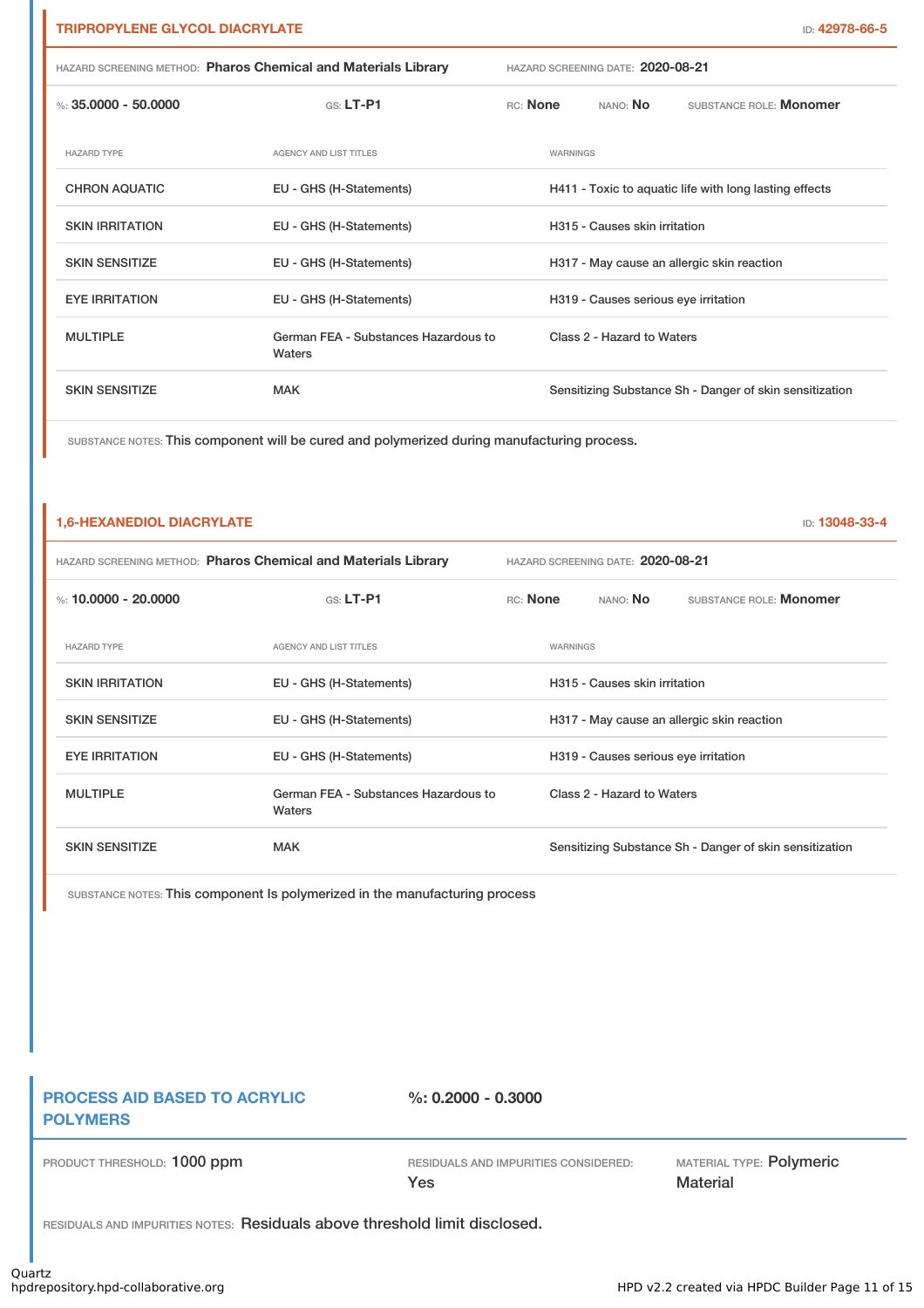OTHER MATERIAL NOTES: Acrylate polymer based process aids are used to make reology (e.g. melt strength) more suitable for manufacturing process as melt stage.

| <b>ACRYLIC POLYMERS</b>                                        |                                   |          |                 | ID: 903501-20-2                                |
|----------------------------------------------------------------|-----------------------------------|----------|-----------------|------------------------------------------------|
| HAZARD SCREENING METHOD: Pharos Chemical and Materials Library | HAZARD SCREENING DATE: 2020-08-21 |          |                 |                                                |
| %: 98.0000 - 100.0000                                          | GS: NoGS                          | RC: None | nano: <b>No</b> | SUBSTANCE ROLE: Processing regulator           |
| <b>HAZARD TYPE</b>                                             | <b>AGENCY AND LIST TITLES</b>     |          | WARNINGS        |                                                |
| None found                                                     |                                   |          |                 | No warnings found on HPD Priority Hazard Lists |

SUBSTANCE NOTES: Physical process aid for helping processing at melt stage.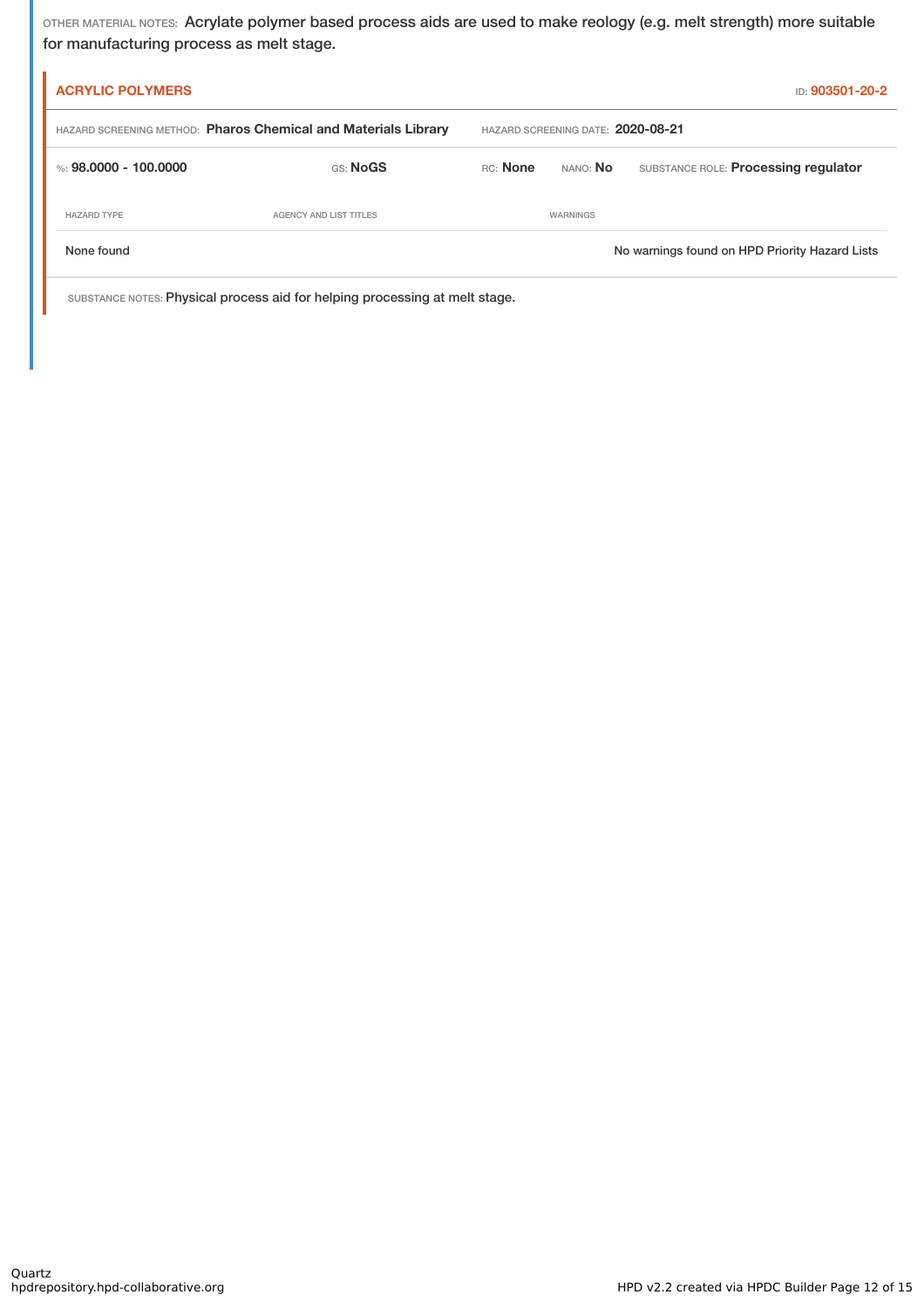This section lists applicable certification and standards compliance information for VOC emissions and VOC content. Other types of *health or environmental performance testing or certifications completed for the product may be provided.*

| <b>VOC EMISSIONS</b>                                                                                               | <b>Floorscore</b>                     |                     |                       |
|--------------------------------------------------------------------------------------------------------------------|---------------------------------------|---------------------|-----------------------|
| CERTIFYING PARTY: Third Party<br>APPLICABLE FACILITIES: Product with extremely low<br>emission<br>CERTIFICATE URL: | <b>ISSUE DATE: 2019-</b><br>$11 - 01$ | <b>EXPIRY DATE:</b> | CERTIFIER OR LAB: SCS |

CERTIFICATION AND COMPLIANCE NOTES:

# **H** Section 4: Accessories

This section lists related products or materials that the manufacturer requires or recommends for installation (such as adhesives or fasteners), maintenance, cleaning, or operations. For information relating to the contents of these related products, refer to their *applicable Health Product Declarations, if available.*

No accessories are required for this product.

# **Section 5: General Notes**

Upofloor Quartz is durable Quartz Vinyl Flooring Tile tile for commercial use.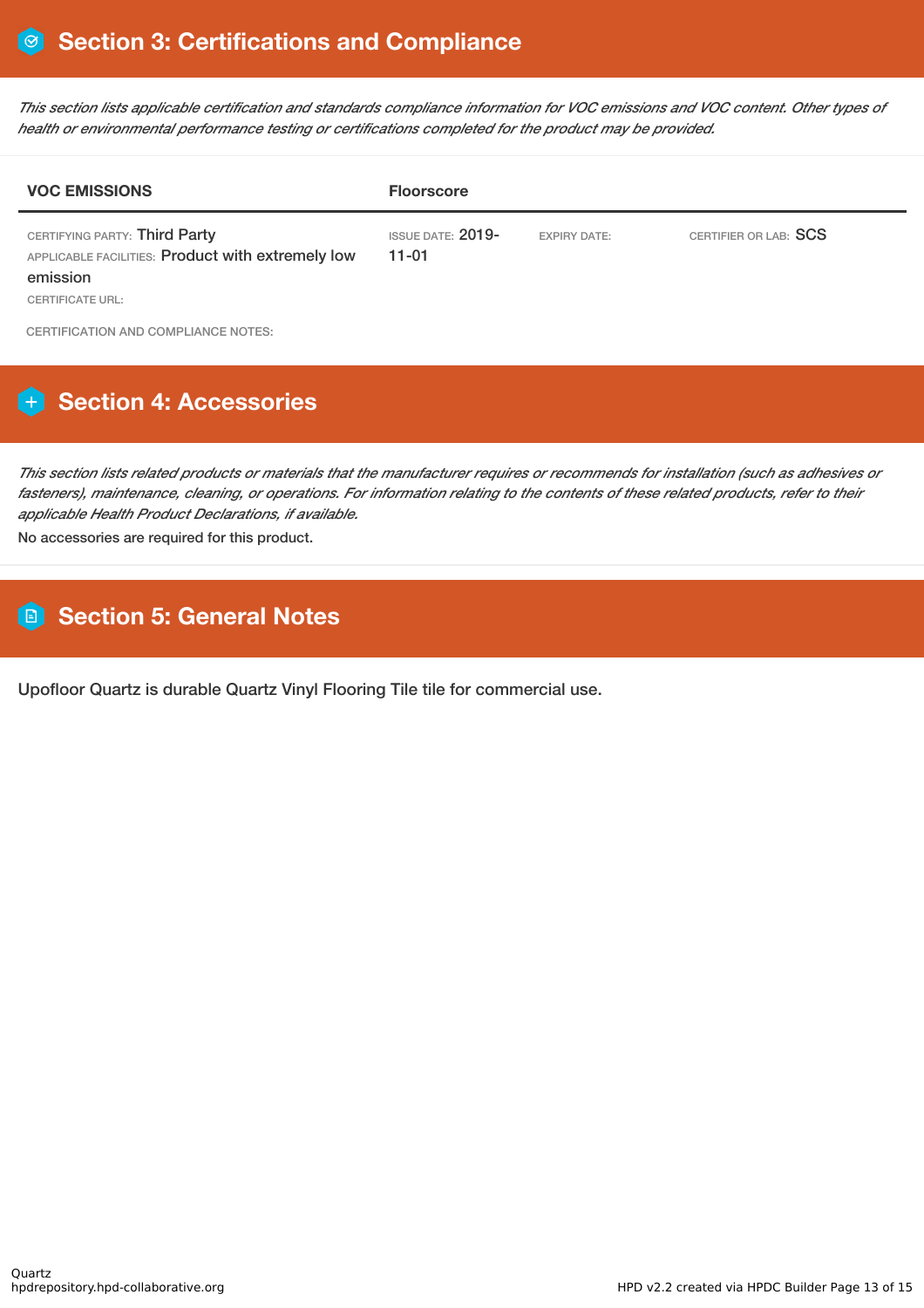### **MANUFACTURER INFORMATION**

MANUFACTURER: **Kährs Oy** ADDRESS: **Kahrs Oy Neulaniementie 2 Kuopio Kuopio 70210, Finland** WEBSITE: **www.kahrsflooring.com** CONTACT NAME: **Tomi tehomaa** TITLE: **Product manager** PHONE: **+358207409676** EMAIL: **tomi.tehomaa@kahrs.com**

The listed contact is responsible for the validity of this HPD and attests that it is accurate and complete to the best of his or her knowledge.

### **KEY**

**Hazard Types**

**AQU** Aquatic toxicity **CAN** Cancer **DEV** Developmental toxicity **END** Endocrine activity **EYE** Eye irritation/corrosivity **GEN** Gene mutation **GLO** Global warming

#### **GreenScreen (GS)**

**BM-4** Benchmark 4 (prefer-safer chemical) **BM-3** Benchmark 3 (use but still opportunity for improvement) **BM-2** Benchmark 2 (use but search for safer substitutes) **BM-1** Benchmark 1 (avoid - chemical of high concern) **BM-U** Benchmark Unspecified (due to insufficient data) **LT-P1** List Translator Possible 1 (Possible Benchmark-1)

**LAN** Land toxicity **MAM** Mammalian/systemic/organ toxicity **MUL** Multiple **NEU** Neurotoxicity **NF** Not found on Priority Hazard Lists **OZO** Ozone depletion **PBT** Persistent, bioaccumulative, and toxic **PHY** Physical hazard (flammable or reactive) **REP** Reproductive **RES** Respiratory sensitization **SKI** Skin sensitization/irritation/corrosivity **UNK** Unknown

**LT-1** List Translator 1 (Likely Benchmark-1) **LT-UNK** List Translator Benchmark Unknown (the chemical is present on at least one GreenScreen Specified List, but the information contained within the list did not result in a clear mapping to a LT-1 or LTP1 score.) **NoGS** No GreenScreen.

#### **Recycled Types**

**PreC** Pre-consumer recycled content **PostC** Post-consumer recycled content **UNK** Inclusion of recycled content is unknown **None** Does not include recycled content

#### **Other Terms:**

**GHS SDS** Globally Harmonized System of Classification and Labeling of Chemicals Safety Data Sheet

**Inventory Methods:**

**Nested Method / Material Threshold** Substances listed within each material per threshold indicated per material **Nested Method / Product Threshold** Substances listed within each material per threshold indicated per product **Basic Method / Product Threshold** Substances listed individually per threshold indicated per product

**Nano** Composed of nano scale particles or nanotechnology **Third Party Verified** Verification by independent certifier approved by HPDC **Preparer** Third party preparer, if not self-prepared by manufacturer **Applicable facilities** Manufacturing sites to which testing applies

The Health Product Declaration (HPD) Open Standard provides for the disclosure of product contents and potential associated human and environmental health hazards. Hazard associations are based on the HPD Priority Hazard Lists, the GreenScreen List Translator™, and when *available, full GreenScreen® assessments. The HPD Open Standard v2.1 is not:*

- *<sup>a</sup> method for the assessment of exposure or risk associated with product handling or use,*
- a method for assessing potential health impacts of: (i) substances used or created during the manufacturing process or (ii) substances *created after the product is delivered for end use.*

Information about life cycle, exposure and/or risk assessments performed on the product may be reported by the manufacturer in appropriate *Notes sections, and/or, where applicable, in the Certifications section.*

The HPD Open Standard was created and is supported by the Health Product Declaration Collaborative (the HPD Collaborative), a customer-led organization composed of stakeholders throughout the building industry that is committed to the continuous improvement of building products *through transparency, openness, and innovation throughout the product supply chain.*

The product manufacturer and any applicable independent verifier are solely responsible for the accuracy of statements and claims made in this